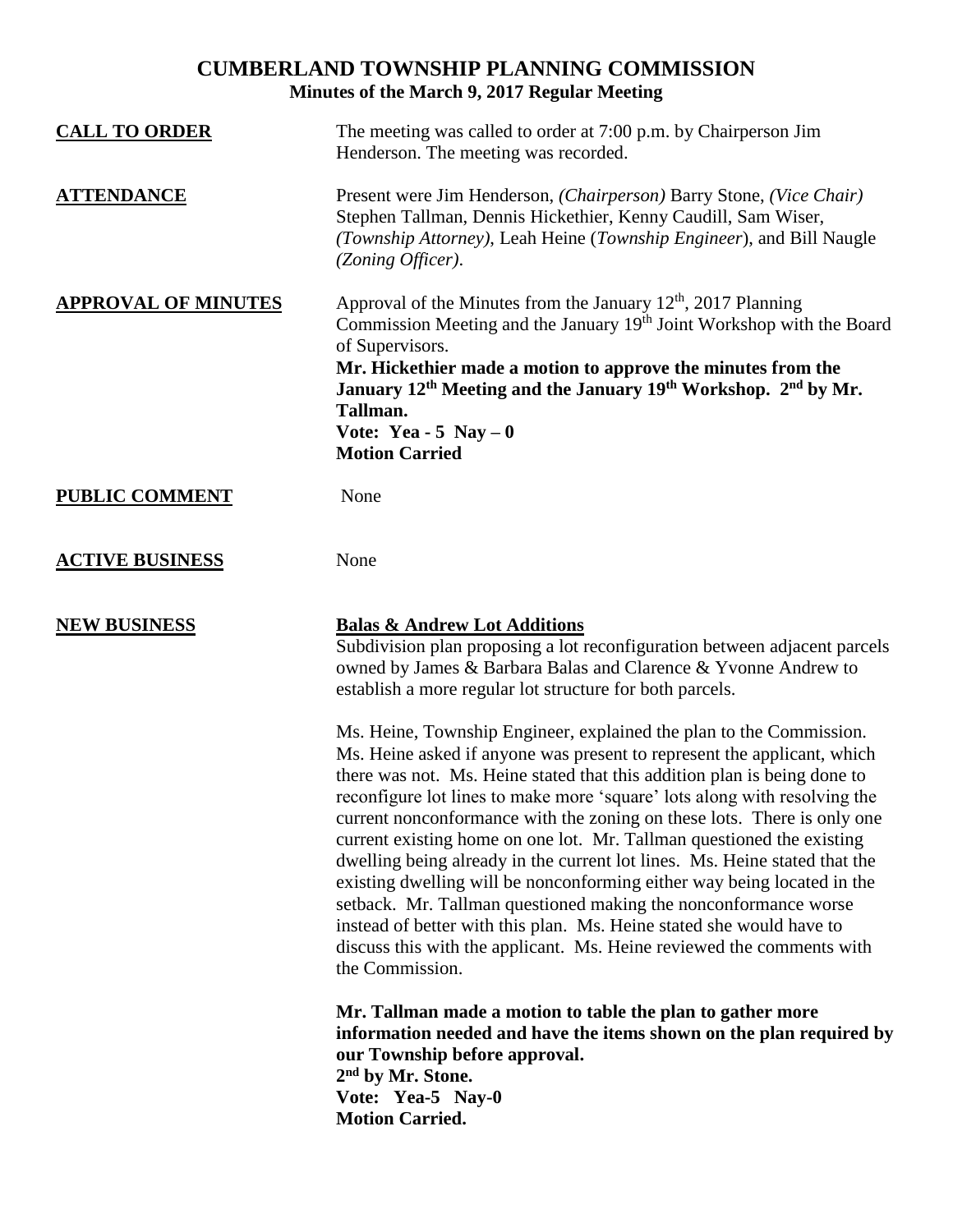Proposal of 122 dwelling units in 61 buildings, with one office building and some associated off-street parking for that office building located on the east side of Kinsey Drive.

Ms. Heine, Township Engineer, gave the history of the plan being it was last seen by the Commission in July, 2015 which the plan was then tabled. Ms. Heine explained the plan in more depth due to Mr. Caudill not being a current member in July, 2015. Ms. Heine stated that Mr. Sharrah, engineer for the applicant, has made a number of changes to this plan since it was last seen which address the comments from a year and a half ago. Ms. Heine also stated that the traffic engineer has reviewed the plan in July, 2016. Ms. Heine explained that the layout is still the same as before. Ms. Heine added that the main reason for looking at the plan tonight was to get the opinion of the Commission regarding traffic and access issues which were brought to their attention from the traffic engineer. Ms. Heine showed the Commission the accessibility issues on the plan with only having one entrance for this development. She also asked for their opinion on using low volume road standards in this application. The Commission had open discussion with Mr. Sharrah and Ms. Heine. Mr. Stone asked if anyone has contacted emergency services and Mr. Sharrah stated he would give them a copy for review and comment. After a lot of discussion Mr. Wiser suggested that Tim, Leah, Mr. Sharrah and Jody Evans the traffic engineer should sit down and come up with a recommendation for the Township engineer to use the low volume road. Mr. Sharrah added that he would get more information regarding the water capacity from York Water Company especially regarding water for fire hydrants. The Commission discussed three waiver requests with Ms. Heine. Mr. Hickethier was not in agreement with the request for a waiver from sidewalks in the development. Mr. Sharrah explained that his biggest issue is the collector street and why there is a requirement for that. Ms. Heine concluded with that she understands the Commission wants the following to be addressed: sidewalks on both sides; they would like more research on the 33 foot wide access, using that instead of the one by the well if at all feasible; that open space is open space not ag land; to take the stub that comes off to end at Shaw, take that out and end at those houses; and that they are in agreement with the contour interval being two feet except for the few select areas where it will be shown as one foot.

## **No action was taken**

### **Round Top RV, LLC** Recommendation

The applicant is appealing the Zoning Officer's decision that a land development plan is required in order to upgrade and repair the applicant's wastewater treatment plant. The applicant states that the upgrade and repairs done to their wastewater treatment plan does not constitute "land development" and does not require a land development plan submission. The property is located at 180 Knight Road; Gettysburg PA 17325.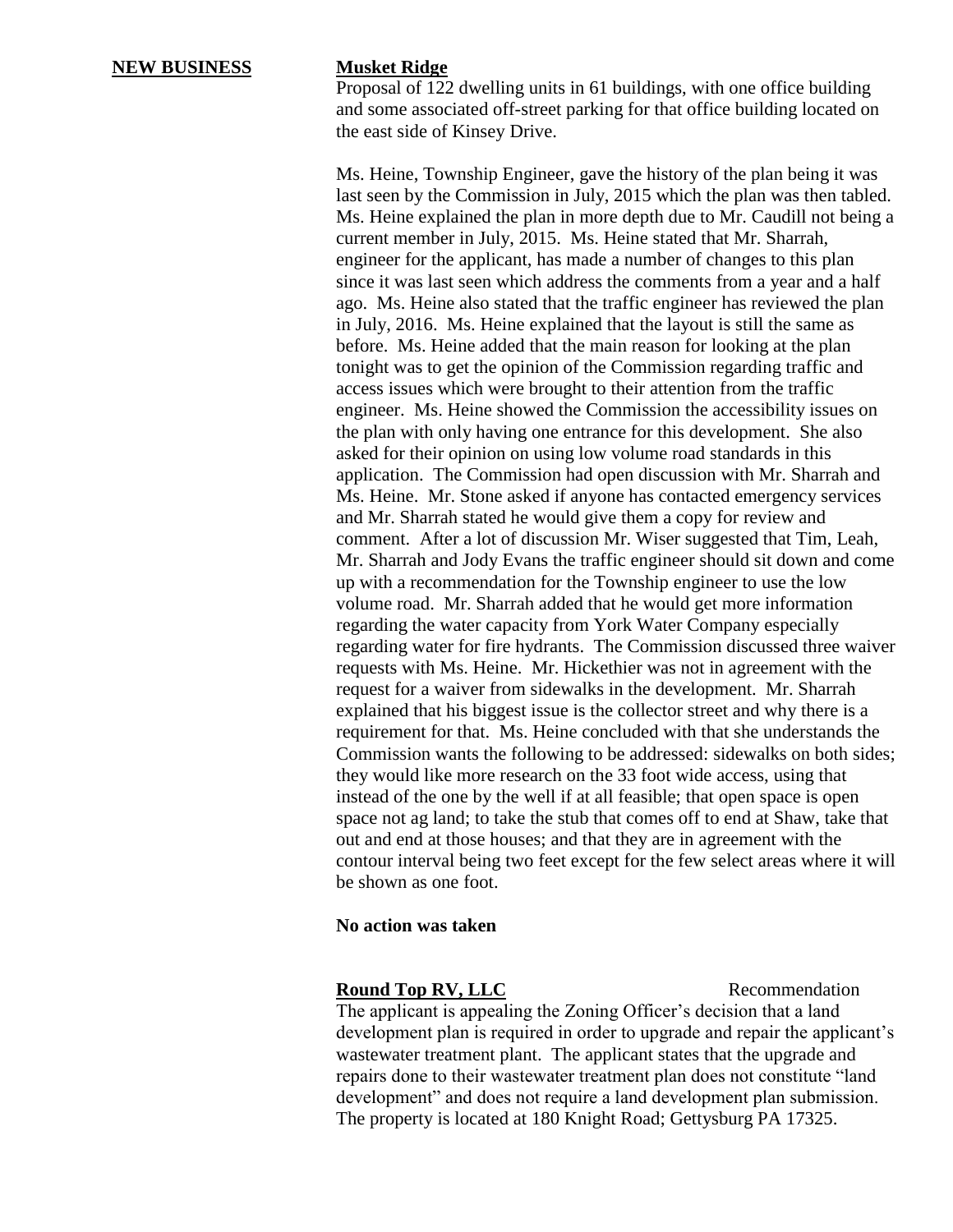Mr. Greg Adleman, legal counsel representing Round Top RV LLC. Mr. Adleman and Stephen Morse, project engineer, explained the project and what the upgrades to the existing treatment plant were going to be. Mr. Morse stated that this is a very minor upgrade. Mr. Adleman objected that with this minor plan a land development plant is not needed per the Township Ordinance. Mr. Adleman added that there are no buildings, there is no allocation of land, there's no subdivisions, there is nothing changing on the property, the use isn't changing, there are no new streets or infrastructure for the development, there is no new occupants so he feels this does not require a land development plan. Mr. Adleman said this is just a permit which is what we have submitted to the Township and they have a permit from Department of Environmental Protection (DEP) in order to do these improvements. Mr. Adleman explained that they are under time constraints with DEP which the deadlines have already passed so they are in violation of the consent to put these improvements in. Mr. Adleman continued to state that this delay is also creating a health and safety issue since the failing equipment is now discharging directly into a stream which is violation of the clean streams law. Mr. Adleman asked what land development was going to prove with this plan since they are only repairing the nuts and bolts of the system. Mr. Adleman feels that this is an unneeded expense for the applicant and there are no regulations that apply to this project in the Township Ordinance. Mr. Adleman stated that he spoke to Mr. Wiser, Township Attorney regarding other properties in the Township which are also upgrading their systems these are much more intense that this project, one was a complete overhaul of their system. Mr. Adleman stated that this request is as minimal as it gets with no building. Mr. Naugle explained to the Commission his determination and the reasoning for it. Mr. Naugle said that the definition of land development and the definition of improvement within Chapter 22 of the ordinance are the reasons he feels the need for a land development plan. Mr. Tallman asked if this could be waived. Mr. Wiser stated that the Board could waive the submission of a land development plan or pair it down that the submission is nominal. The Commission discussed the request amongst themselves. Mr. Naugle did bring up that this site is in a designated flood plain which requires a submission of a plot plan. Along with that plot plan submission there is a list of criteria that needs to be met which is generally covered on a land development plan. Mr. Stone asked if they could do a conceptual sketch plan with flood plain overlay. Mr. Wiser stated that there could be a very basic plan submitted with the main concerns addressed such as the financial security and the flood plain items which requires a plot plan anyway. Mr. Henderson stated that since there is no plan to increase the number of hook ups to the current system and they are running above the needed capacity at this time he did not feel the need for a full blown land development plan but Mr. Henderson does feel a minor plan will need to be submitted. Mr. Wiser explained to the Commission they will need to state what the Township would like to see on the plan, asking Ms. Heine, Township Engineer, to jump in at any time. Mr. Wiser added they mainly need to show process profiles and what is already been shown to DEP in plan form. Mr. Morse added that they would need to look at the flood plain issue. Mr. Wiser stated a financial security agreement will need to be completed along with an operations and maintenance agreement which will address the maintenance protocols for